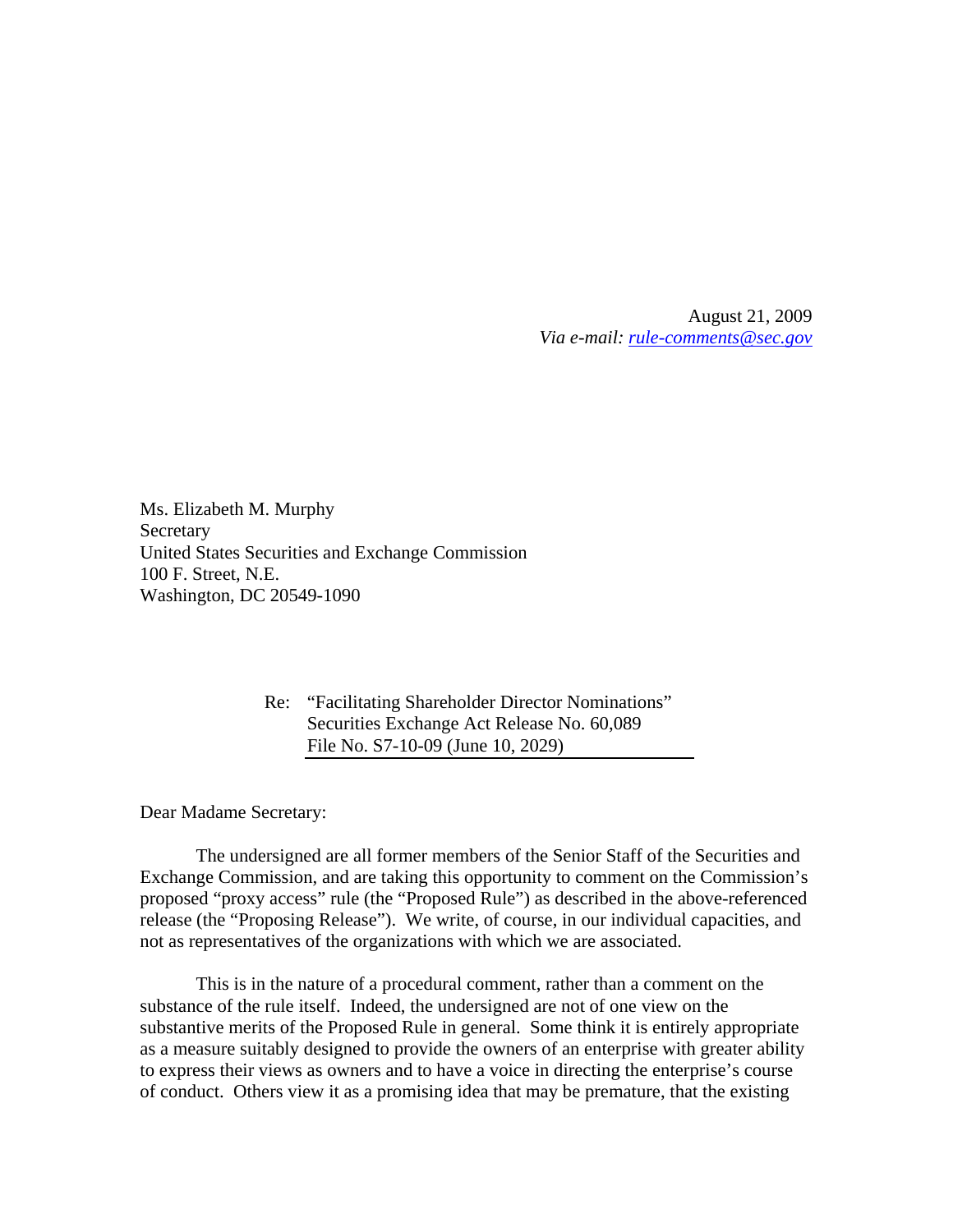shareholder proposal processes of Rule 14a-8 (coupled with helpful clarifying statutory language in Delaware) should be given more time to see what evolves in this area. Still others view the Proposal as an ill-advised measure that would unnecessarily threaten to bring the worst elements of political campaigns into corporate elections, and would be ripe for abuse. Yet others believe that the corporate voting process is fundamentally flawed by reason of the separation between "record" and "beneficial" ownership, the process of stock loans and short sales, and the corresponding frequency of undervotes, overvotes and other consequences that make the voting mechanism wholly unreliable; as a result of those concerns, they are fearful of putting even more weight on a structure that is unreliable. We also have clients who have each of these views (and others) and in some instances have helped clients craft comment letters expressing their substantive views. As a group, we take no position.

 We are, however, concerned that at this particular juncture in its history, it may be a mistake for the Commission to divert its scarce resources to these matters. We are, however, concerned that at this particular juncture in its history, it would be a mistake for the Commission to divert its resources to these matters. Simply put, there are far more important regulatory matters on its agenda. A recent study that we have seen identified no fewer than 25 such initiatives currently announced, under way, or identified in pending legislative proposals. We highlight just a few examples of the regulatory items that are more immediate.

- The Commission has already recognized its obvious need to strengthen and reformat its processes of inspection and examination.
- Under its new Director of the Division of Enforcement, Rob Khuzami, the Commission has committed to a revamping of the Enforcement Division.
- The Commission is seeking, legitimately, greater oversight responsibilities with respect to hedge funds, private equity funds, and venture capital funds (and asking for increased resources to discharge those responsibilities).
- The commission is seeking, legitimately, greater authority to regulate securitiesrelated derivatives markets. Developing a regulatory program, including examination and surveillance functions, for securities-related derivatives will be an extraordinarily complex and time-consuming responsibility.
- The Commission is proposing expanded oversight of the municipal debt market, another complex and resource-intensive priority.

 All of these are important. They will, however, inevitably absorb resources of the Commission, and as with all new initiatives, they will absorb a disproportionate amount of the management resources available to the Commission. They will also impose demands on the one resource of the Commission that cannot be expanded, the time of the Chairman and Commissioners.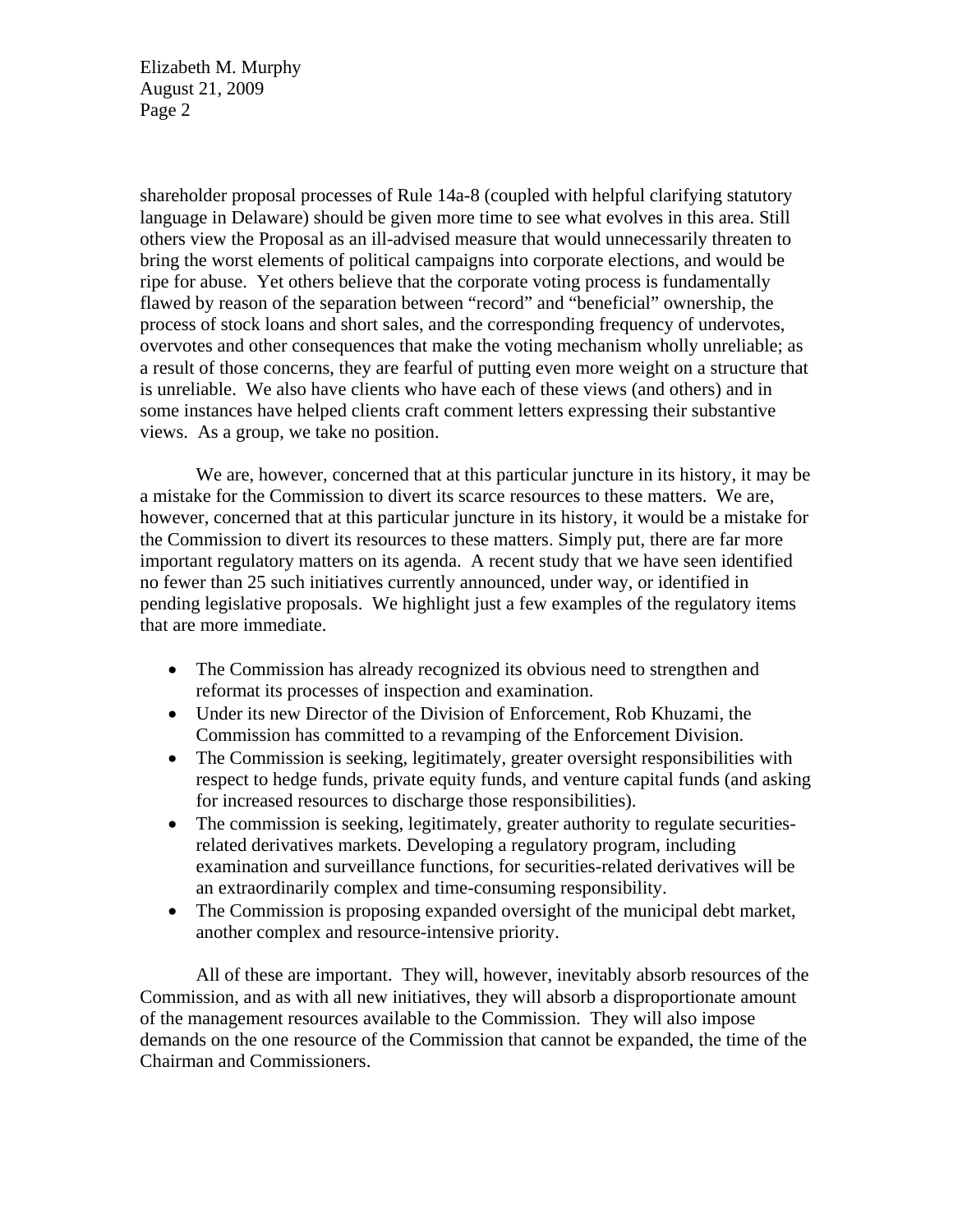Importantly, each of these subjects is of far more immediate concern to the SEC than proxy access. Proxy access is a regulatory problem that the Commission has labored to address for virtually the entire history of the Commission. As the proposing release notes, the Commission has considered the problem in virtually every decade, in 1942, 1977, 1980, 1992, 2003, 2007, and last year, in 2008. On each occasion the Commission began with bold proposals to fundamentally revamp the process and concluded with modest actions that, frankly, accomplished little. This disappointing history is not a criticism of past Commissions. Rather it demonstrates that the problem is complex and the Commission's legal authority to act in this area is limited. The substance of corporate governance remains a matter of State, not Federal, law. Absent Congressional action to dramatically alter the Federal / State landscape (which this group does not necessarily endorse), the SEC will never have the ability to change the governance of corporations meaningfully.

 In the past two years, the SEC has been subject to virtually unprecedented criticism of its performance; from the Congress, from the public, and from the industry it regulates. It is critical that the SEC regain the public's trust and respect. To achieve this, the Commission must focus on the most important issues. Similarly, the Commission must regain the respect of the appellate courts. For most if its history, the SEC has been well-respected by the judiciary and has benefited from judicial deference when its actions were subjected to challenge and appellate review. In recent years, the SEC has suffered several highly publicized defeats in the appellate courts. Judicial reversal of controversial SEC actions has damaged the regulatory credibility of the SEC. Given the limited legal authority of the SEC in the area of corporate governance, it is entirely possible that any final rulemaking in this area will be challenged in the courts. At best, it will be a timeconsuming distraction at a time when the Commission must remain focused. At worst, it will result in yet another appellate rebuke of the Commission and a deterioration of the Commission's standing.

 More important in this context than anything else, however, is that, even if a final rule were to be adopted and survive appellate review, implementation and interpretation of the rule will require very substantial staff resources. Questions of access to the proxy statement have historically proven to be among the most contentious with which the very able staff of the Commission has had to deal. One need only consider the experience with Rule 14a-8 to be aware of that fact, and it will inevitably be true that questions surrounding access to the process for nominating directors, and the resultant election process itself, will be far more difficult, and often more contentious, than Rule 14a-8 contests have been. Those difficulties will inevitably drain Commission resources to an extraordinary degree. These processes are inherently difficult to interpret and to administer. Moreover, and to a greater degree than is true with respect to 14a-8 proposals, election contests tend to arouse passions and the Commission—more accurately, the staff of the Division of Corporation Finance—becomes the referee in the ring trying to keep the discourse on a rational level.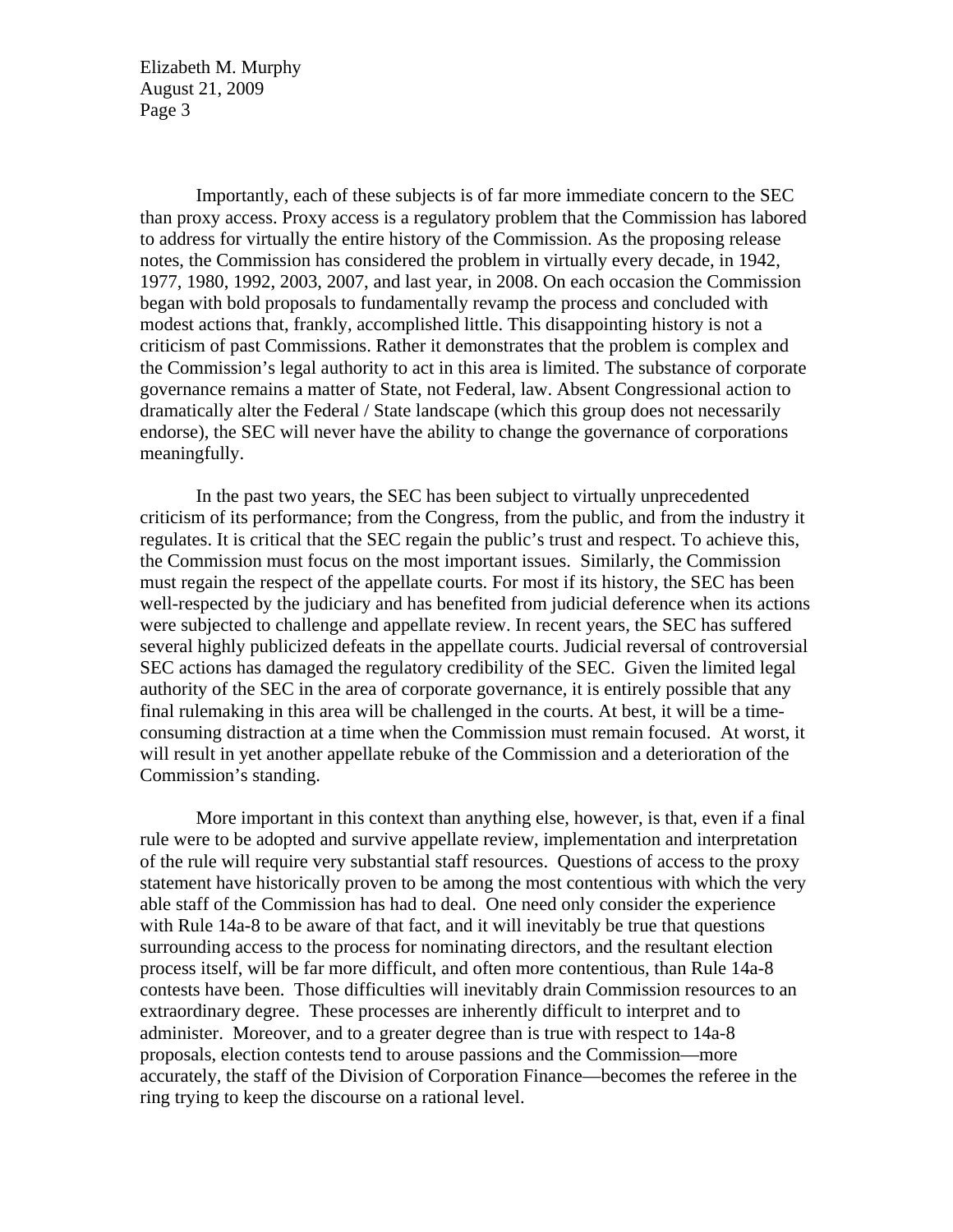$\overline{a}$ 

 Indeed, the proposing release itself suggests the nature of the issues with which the Commission will be faced and that it will need to resolve. The sheer length of the Proposed Rule suggests the administrative difficulties that it will generate. At this early stage one thing is clear: assuming a rule in the order of the Proposed Rule is adopted, that rule will not operate smoothly. Rather, the Commission will find itself having to address difficult issues about which opposing parties, both before the Commission, feel strongly. In most issues addressed by the staff—outside of the proxy rules—the Commission itself *is* the adverse party—a public company registrant, or a regulated entity, seeks to take some action that is arguably prohibited by the relevant rules. If the Commission (or the staff with delegated authority) permits the action to be taken, there is no aggrieved party appearing before the Commission to complain. In issues involving proxies, however, as the history of Rule 14a-8 clearly demonstrates, there is normally a party opposed to whatever decision the Commission makes, and often that leads to disputes and the resolution of those disputes, often through litigation. Thus, not only is the Commission staff required to devote resources to the analyses of the issues presented in a given case, it will also in some significant portion of those cases be out to the burden of defending its initial decision.

 Under Chairman Schapiro's very able leadership, the Commission has embarked on a substantial agenda of reform. In response to the financial crisis in which the country now finds itself, additional duties will be assigned to the Commission, and we do not yet know the nature of those duties or the nature of the demands they will make on the staff. We do know that they will be very substantial, surpassing in the resources required even the very difficult period following the adoption of the Sarbanes-Oxley Act of 2002. In the face of those demands, we would strongly urge that the Commission defer action on the Proposed Rule at this time.

 Additionally, there is value in waiting with regard to this issue simply because there has been movement on other fronts—most notably including the State of Delaware—in recent periods, and it may well be that allowing the current processes to develop will alleviate the problem without the need for relatively heavy-handed federal regulation. $1$ 

<sup>&</sup>lt;sup>1</sup> As Damon Silvers of the AFL–CIO noted in "Securities and Exchange Commission: Restoring the Capital Markets Regulator and Responding to Crisis, in CENTER FOR AMERICAN PROGRESS ACTION FUND, "Change for America: A Progressive Blueprint for the  $44<sup>th</sup>$  President,"  $188 - 203$  at 195:

<sup>&</sup>quot;While either approach [a mandatory proxy access system or raising proxy access through the shareholder proposal process of Rule 14a-8] is technically feasible, investor opinion seems to have shifted toward the approach of opening up the shareholder proposal process, which allows for more diversity in approaches among companies. . . . [T]his is the direction the next chair should take."